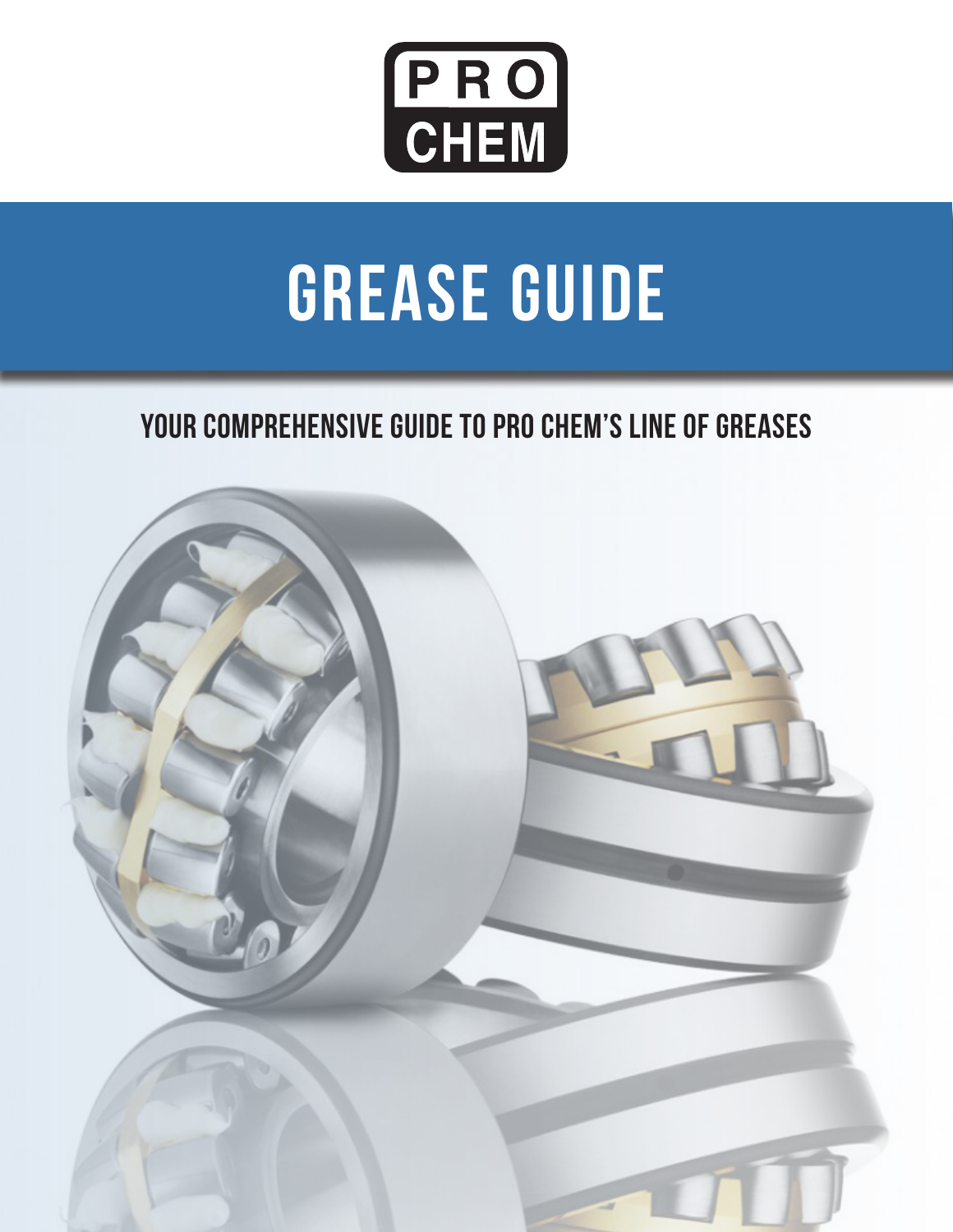

## GREASE GUIDE

Pro Chem offers a variety of site-unique greases. Each grease offers specia properties that make it the ideal choice for various applications. Please use thi comprehensive guide to better understand the greases we offer and to find the grease that will best suit your company's needs.

### **Pro Chem Grease Compatibility Study**

| <b>PRO</b><br>PRO<br><b>ATOMIC LUBE</b><br><b>BAR</b>                                        | <b>PRO</b><br><b>PRO</b><br><b>CHED</b><br><b>IUTHO-LUI</b><br>ত<br>म<br>骤 | P R O<br>P R O<br>CHEM<br>$P$ RO<br><b>TEMP-PLATE</b><br><b>PROLUBE</b><br>Nipurpose Semi-synthe<br>Food Grade Grease<br><b>G COMPOUND</b><br>WITH MOLY<br>Ø | Aluminum<br>Complex | Barium | Calcium | ∩<br>iol<br>El<br>mu<br>→<br>$\sim$<br>Hydroxy | ∩<br><u>்</u><br>reig<br>$\exists$<br>Complex | Clay | Lithium | Lithium<br>→<br>$\sim$<br>Hydroxy | Lithiu<br>З<br>Complex | ᅮ<br>olyure<br>Ō |
|----------------------------------------------------------------------------------------------|----------------------------------------------------------------------------|--------------------------------------------------------------------------------------------------------------------------------------------------------------|---------------------|--------|---------|------------------------------------------------|-----------------------------------------------|------|---------|-----------------------------------|------------------------|------------------|
| <b>Borderline</b><br><b>Compatibility</b><br><b>Compatible</b><br><b>Incompatible</b><br>$=$ | <b>Aluminum Complex</b>                                                    | Pro Lube                                                                                                                                                     | X                   |        |         | B                                              |                                               |      |         |                                   |                        | B                |
|                                                                                              | Calcium                                                                    |                                                                                                                                                              |                     |        | X       | C                                              |                                               | B    | B       | Β                                 |                        |                  |
|                                                                                              | Calcium 12 Hydroxy                                                         |                                                                                                                                                              | B                   |        | Ċ       | $\sf X$                                        | B                                             | B    | Ċ.      | Ċ                                 | C                      |                  |
|                                                                                              | Calcium Complex                                                            | Boom Glide, High Load                                                                                                                                        |                     |        |         | Β                                              | Χ                                             |      |         |                                   | C                      |                  |
| <b>Same</b><br>▬                                                                             | Clay                                                                       | Temp-Plate, Hi-Temp                                                                                                                                          |                     |        |         | B                                              |                                               | X    |         |                                   |                        |                  |
|                                                                                              | Lithium                                                                    |                                                                                                                                                              |                     |        | B       | C                                              |                                               |      | X       | C                                 | C                      |                  |
|                                                                                              | <b>Lithium Complex</b>                                                     | Litho-Lube                                                                                                                                                   |                     |        | C       | C                                              | C                                             |      | Ċ       | C.                                | X                      |                  |
|                                                                                              | Organo Clay-polymeric<br>complex                                           | Ultra-Temp, OG<br>Compound                                                                                                                                   |                     |        |         | B                                              |                                               | X    |         |                                   |                        |                  |
|                                                                                              | Silica                                                                     | <b>Atomic Lube</b>                                                                                                                                           | C.                  |        | N/A     | N/A                                            |                                               | C.   |         | N/A                               |                        |                  |

#### **ATOMIC LUBE #2790**

ATOMIC LUBE is a unique blend of petroleum oil and special synthetic polymers that combine to form an extremely water-resistant, tough lubricating film. It prevents water washout and metal-to-metal contact, even under extreme pressure or shock loading. It is a non-melting, premium quality grease specifically designed for very heavy-duty service in multiple adverse environments. Its unique formulation provides the optimum amount of additives to provide protection from rust, corrosion and oxidation. It can be used in a wide variety of applications, reducing the number of lubricants you need to have on hand.

#### COLOR: Red TIMKEN LOAD: 60 NLGI GRADE: 2 DROPPING POINT: NONE

#### **BOOM GLIDE #2783**

BOOM GLIDE has been tested for compatibility with wear pads and seals on mobile cranes and meets the specifications for Grove Equipment WPG and EP-MPG. It is carefully formulated using high viscosity base oil and a proprietary thickener system fortified with Moly and special additives. This unique blend of lubricants provide this grease with outstanding extreme pressure properties, excellent water repellency, oxidation resistance, and a wide operating temperature range. It is formulated with an innovative and synergistic combination of solid lubricants, which physically adhere to the metal surfaces to form a strong protective film, preventing welding and reducing friction, even under the most severe operating conditions, such as very heavy shock loads. It contains no undesirable additives such as antimony, lead, chlorine or zinc. This grease is for virtually any multi-purpose or severe extreme pressure application. BOOM GLIDE meets and exceeds the demanding industrial testing requirements of ASTM D 4950, earning it the GC-LB classification by the National Lubricating Grease Institute.

COLOR: Gray/Black TIMKEN LOAD: >80 NLGI GRADE: 2 DROPPING POINT: +550ºF

#### **HI-TEMP #2737**

HI-TEMP is a multi-purpose grease that is fortified with special additives, enabling it to withstand the heavy impact and pounding pressures common to heavy equipment. A special additive allows the grease to stay in place and not to spatter or pound out of the bearing or fitting. Most greases manufactured today do not have this anti-spatter capability. HI-TEMP is a non-melt grease with superior water resistance. It is formulated with special lubricity, anti-wear and extreme pressure additives and is fortified with rust and corrosion inhibitors. Superior water resistance enables HI-TEMP to resist most acids, salt spray, steam, dirt, dust and weather.

> COLOR: Dark Green Gel TIMKEN LOAD: 65 NLGI GRADE: 2.5 FPA: H2 DROPPING POINT: 550ºF MIL SPECS: MIL-G-18709, MIL-G-46006, MIL-G-24139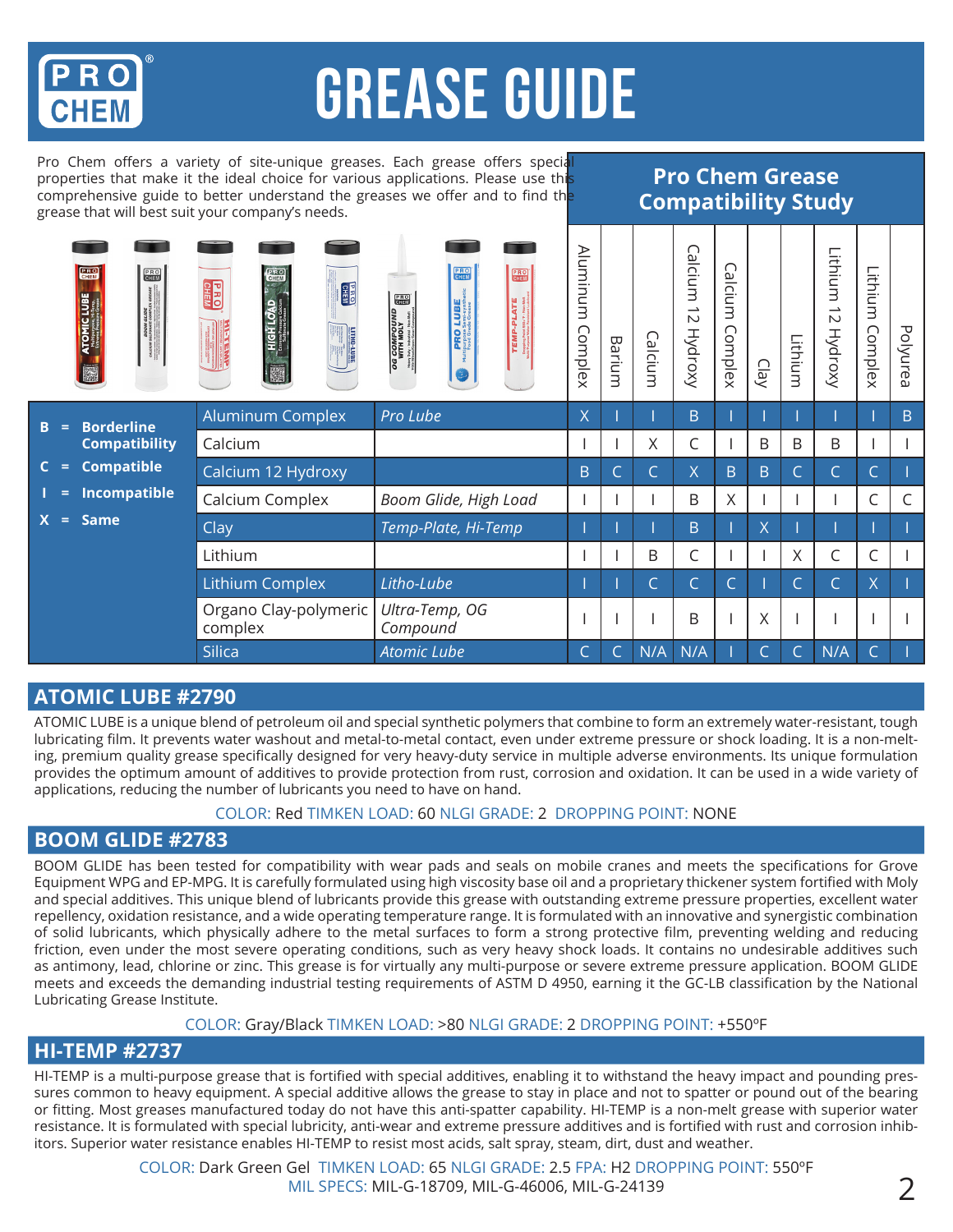#### **HIGH LOAD #2792**

HIGH LOAD's formula and manufacturing process has been perfected over the years to produce the best quality Over Based Calcium Sulfonate Complex Grease with outstanding performance in severe operating conditions. The process is controlled to maximize calcite formation and minimize vaterite. This makes HIGH LOAD have outstanding pumpability characteristics where other sulfonate greases fail. This high performance, extreme pressure grease has outstanding film strength and resistance to corrosive saltwater environments. It is made with premium base oils that give equipment a long life and protects against chemical and thermal degradation. It keeps equipment free from metal to metal contact ensuring the best protection, even under very severe operating conditions. It does not contain any harmful additives.

#### COLOR: Green TIMKEN LOAD: 60 NLGI GRADE: 2 DROPPING POINT: 550°F min

#### **LITHO-LUBE #2723**

LITHO-LUBE is a lithium complex based grease formulated with the most up-to-date additive system. It resists thinning or hardening in service, which minimizes leakage and prolongs the service life of the grease by reducing the grease consumption and extending relubrication cycles. Excellent anti-wear properties and water resistance.

#### COLOR: Blue TIMKEN LOAD: 60 NLGI GRADE: 2 FPA: H2 DROPPING POINT: 500ºF+

#### **OG COMPOUND #2759**

OG COMPOUND is a dark black, organo-clay compound formulated for heavy industrial applications. It is designed mainly for the open gear application, but because of its extreme tackiness and extreme pressure characteristics, it lends itself to many different applications. It is made from mid-continent refined base oils and organo-clay gelling agents. This excellent compound is formulated with sub-micron size molybdenum disulphide. It is fortified with extreme pressure additives, anticorrosion and antioxidation inhibitors and tackifiers to provide excellent lubrication properties and antiwear protection to metal surfaces. Temperature resistant from 0-500°F.

#### COLOR: Black TIMKEN LOAD: 70 NLGI GRADE: 2.5 DROPPING POINT: Non-melt

#### **PRO LUBE #2787**

PRO LUBE is a multi-purpose, semi-synthetic, non-melting, H1-rated grease that is specifically designed for all general lubrication needs in food processing facilities. Because it is white, odorless, tasteless and H1 rated, it is completely acceptable for use in all areas where incidental food contact may occur. This grease's semisynthetic formula makes it a multiservice maintenance grease. It stays on metal surfaces much longer than conventional greases due to its excellent film-forming characteristics and antiwear qualities. This grease is extremely resistant to water washout, friction and chemical attack, making it the professional's choice for your lubricating needs.

#### COLOR: White TIMKEN LOAD: 50 NLGI GRADE: 2 DROPPING POINT: 500+ºF FPA: H1

#### **TEMP-PLATE #2747/#2746**

This is an excellent multi-purpose non-melt grease specially formulated with extreme pressure and antiwear additives to provide heavyduty service. This product has extra tackifiers to provide excellent adhesive and cohesive properties. It resists most acids, salt, dirt, salt spray, steam, corrosion and oxidation.

#### COLOR: Red TIMKEN LOAD: 65 NLGI GRADE: 2 FPA: H2 DROPPING POINT: +550ºF (non-melt)

#### **ULTRA-TEMP #2739**

ULTRA-TEMP synthetic blend grease is a metallic silver combination of an olefinic copolymer anti-seize compound and a non-soap bentone grease. It is fortified with additives that will provide it with excellent lubricating properties, stability and antiwear protection to metal surfaces. This grease is made from mid-continent, high viscosity solvent refined oil, an olefinic copolymer and is fortified with molybdenum disulfide (in submicron) and aluminum. It has a low gumming base and no dropping point so that it will not run out when heated. ULTRA-TEMP is a high temperature anti-friction bearing lubricant that functions in high speed use up to 450°F, slow-speed use up to 750°F. From 750°F through 1100°F it functions as a dry-film lubricant for heavy load and slow-speed use, such as in slides or slowrevolution equipment, with the molybdenum preventing metal-to-metal contact and surface scuffing.

#### COLOR: Metallic, Silver NLGI GRADE: 2 FPA: H2 DROPPING POINT: None.

#### **GLOSSARY**

*In addition to what we have previously described, here are a few other lubricating terms that you need to be familiar with:*

- **Additive:** Any material added to a lubricating grease or oil to improve its performance. Examples are oxidation inhibitors, corrosion inhibitors or extreme pressure additives.
- *• API (American Petroleum Institute):* Society organized to further the interest of the petroleum industry. It serves to clear information, conduct research, improve marketing conditions, etc. Developed API Service Classification for crankcase oils.
- *• Bentonite:* A naturally occurring earth or clay. It is used as a grease thickener and produces a nonmelt grease.
- *• Boundary Lubrication:* Also known as thin film lubrication, boundary lubricating conditions occur in the absence of a full fluid film, which completely covers up, and thus separates, two metal surfaces. It is in boundary lubricating conditions that antiwear and extreme pressure additives add to the lubricating qualities of the lubricant used.
- *• Cohesive:* In terms of lubricants, it refers to the molecular attraction of the lubricant to itself, causing the lubricant to stick together, thus resisting flow (running).
- *Consistency:* Just as viscosity grade is the basic property of lubricating oil, consistency is the basic property of grease. It is the softness or hardness, i.e. the degree, to which grease resists displacement under the application of force.